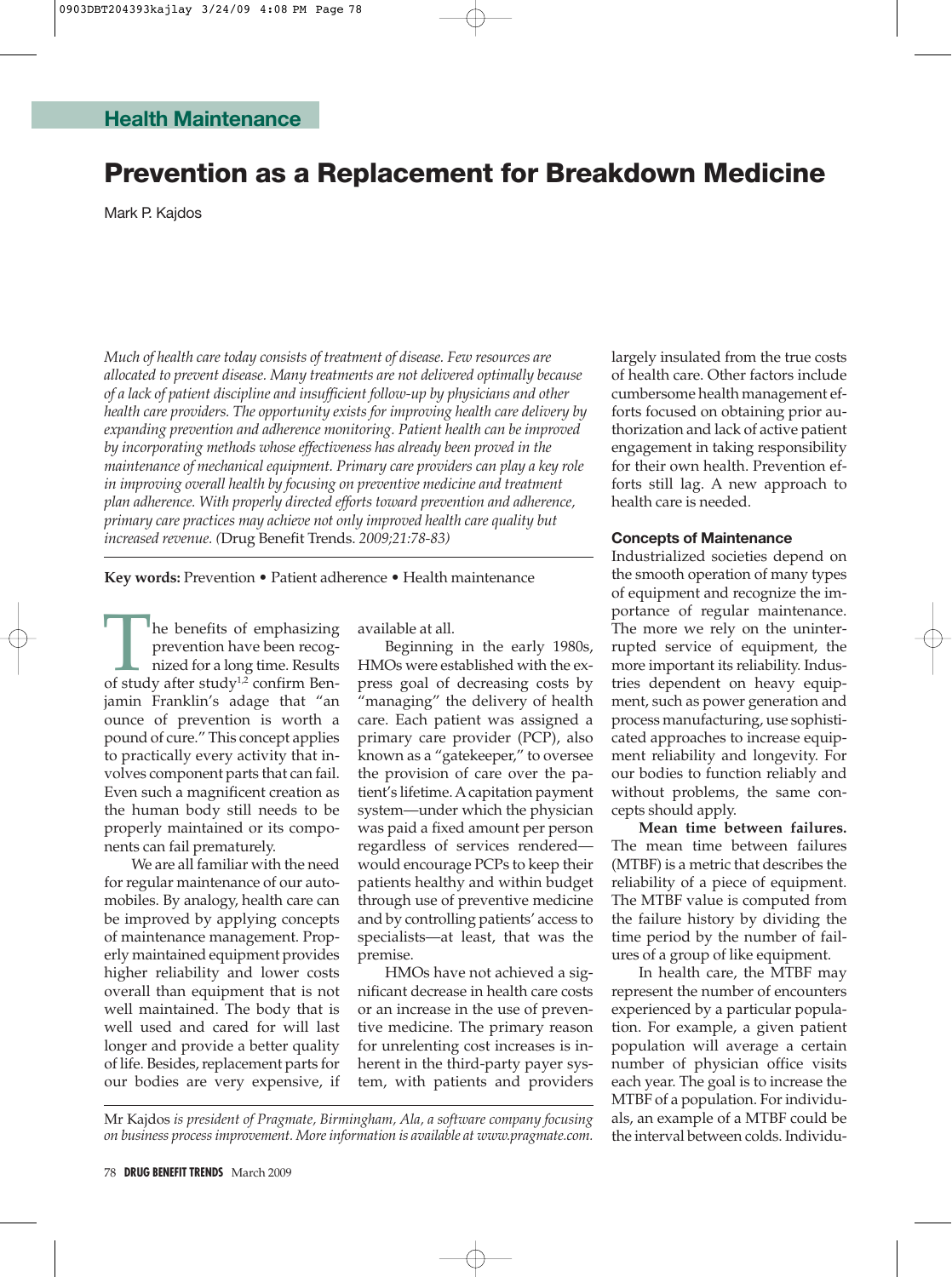als can take precautions, such as loading up on vitamin C so that the MTBF expands. Any visits for preventive maintenance, such as a flu shot, are not counted as failures in this context.

**Breakdown maintenance.** With breakdown maintenance, one waits until something breaks and then repairs are made. This approach is typically used with equipment that can be easily replaced and that will not cause major problems when it fails. Well-run maintenance departments strive to limit breakdown maintenance to accidents only.

In health care terms, this represents waiting until one is ill and then going to the doctor. Sometimes we wait until we are very sick before seeking help. Breakdown maintenance is not appropriate for us because our body parts are not easily replaced and lack of maintenance can cause major problems. Indeed, this approach is responsible for a large proportion of health care services today and is a major contributor to high health care costs.

**Preventive maintenance.** Preventive maintenance uses knowledge of the equipment to ensure that certain measures are taken so that it can function optimally. For example, understanding the essential role of motor oil in lubricating an engine's moving parts dictates changing the oil at regular intervals. Many pieces of equipment have detailed maintenance schedules that are designed to address and prevent problems the equipment can be expected to encounter.

In health care terms, medical knowledge is used to schedule screenings to check for signs of impending failure. The value of the annual physical examination is well accepted. Many screenings are recommended at specific ages, such as a colonoscopy at age 50 years. For children, the treatment and vaccination schedule is typically followed rigorously by their conscientious mothers, but adherence tends to wane as we grow older. We pay attention to our health only after the consequences of our carelessness start showing up as health problems and we can no longer ignore them.

**Predictive maintenance.** Predictive maintenance is a modification of the preventive maintenance concept. Where preventive maintenance covers all equipment of a certain type, predictive maintenance uses a "condition" as the driving parameter. The time for the next maintenance is determined on the basis of the current condition. For example, if the machinery is operated in a dusty environment, filters need to be changed more frequently. The schedule for predictive maintenance is often driven by periodic inspections. For example, if rust spots on equipment have increased in number and thickness since the last observation, observation frequency may need to be increased.

In health care, this means that certain tests or treatments are scheduled based on the person's condition. The schedule may be influenced by the person's lifestyle, the environment in which the person lives and works, and/or the risks associated with the individual's genetic makeup. If results of any of the specific tests indicate a change, the interval between the tests may be shortened to ensure proper follow-up.

**Maintenance schedules.** Most costly and complex equipment comes with a maintenance schedule. This is a program of preventive services associated with some easily measured value. For example, each motor vehicle comes with a schedule of service work associated with having reached a particular mileage. The schedule is harmonized to increase efficiency so that less frequent ser-

vices occur on a multiple of more frequent services. A maintenance schedule to promote good health would tie preventive health care measures to a specific time line.

**Adherence.** Much study is dedicated to the development of the optimal maintenance methodology. The results of such studies are codified in optimized procedures sometimes called "best practices." For example, if we know that a piece of equipment will fail with high probability after a certain number of cycles, we can count the number of cycles and plan to replace the part shortly before the failure would typically occur. The more critical the equipment, the more important is compliance with the optimal maintenance procedure. The aircraft industry is particularly committed to compliance with maintenance procedures because of the catastrophic consequences of failure. In health care terms, this means that if we consider certain functions of the human body critical, we should meticulously follow optimal procedures to keep it functioning well.

A quick search on the Internet using the search engine Google results in 10.5 million hits for "preventive medicine," 3.38 million for "predictive medicine," and 340,000 for "an ounce of prevention is worth a pound of cure." Given the acceptance of the virtues of preventive medicine, it is surprising that it is not a more prominent part of health care. In order to change that, both providers and patients need to better understand and accept the value of prevention.

### **Health Maintenance Approach**

Application of sound maintenance principles applies equally to health care and could lead to a substantial improvement in the health of the population. Current health care practice focuses almost solely on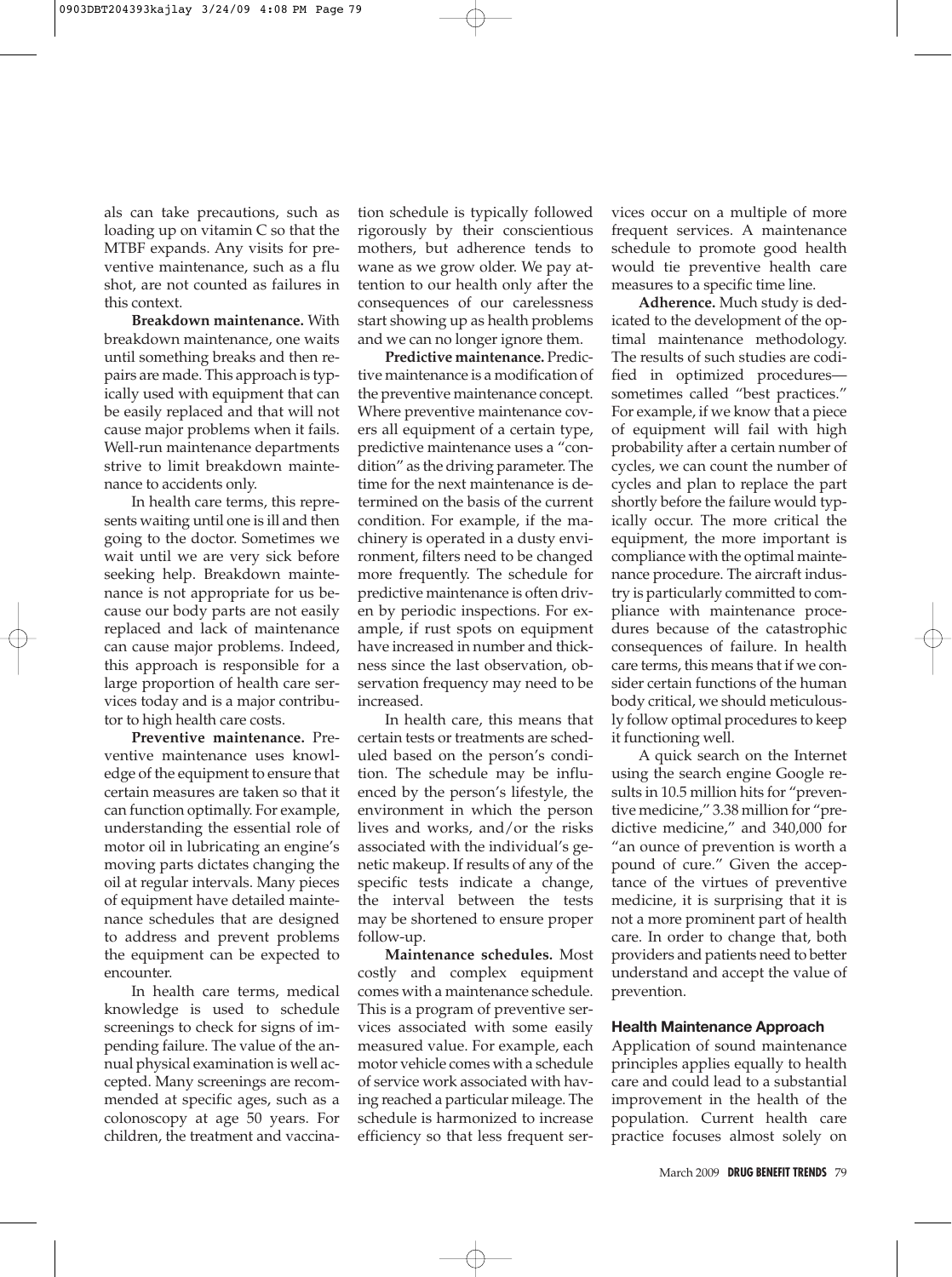

*Figure 1. In preventive medicine, the objective is to forestall disease progression before symptoms become clinically apparent.*

treatment once a disease has taken hold. This is equivalent to the "breakdown maintenance" approach for equipment.

Figure 1 tracks the progress of a typical disease. The "symptoms" line shows the impact of the disease increasing over time. The line labeled "clinically significant" indicates the level at which symptoms become apparent to the patient. At the point where these two lines intersect, the patient visits his or her physician and treatment begins. The preventive approach focuses on intercepting the disease before it reaches a clinically significant level.

The goal of preventive health care is keeping persons healthy for most of the time. The earlier a disease is detected, the better the chances for a complete recovery.



*Figure 2. The risk of disease is influenced by 3 main factors.*

Treatment of a disease in its early stages typically costs less as well. The cost of multiple oil changes is far less than the cost of replacing the engine.

Preventive health care is a focus of much research. This research has produced a number of screenings for cancer and many specific tests that correspond to known chronic conditions.3 Research into the human genome has revealed many correlations between the presence of a certain gene and the propensity for a certain condition to develop.3

The risk of disease is affected by a combination of elements. The elements are typically grouped under environment, lifestyle, and genetics (Figure 2). Minimizing the risk of disease requires that the preventive medicine be both personal and risk-based.

A personal focus requires that we focus on each patient individually. The statistically low probability of being struck by lightning is of no consolation if you are the one who is hit. A risk-based focus requires that the providers of preventive health care must take into account the patient's high-risk areas based on environment, genetics, and lifestyle. Knowing the specifics of the patient's environment, genetics, and lifestyle allows health care professionals to focus on the small number of high-risk persons.

**Health maintenance schedule.** A health maintenance schedule is an organized list of specific actions to be performed over a certain period. This schedule needs to be individualized for each person. This schedule can incorporate cancer screenings, diagnostic tests, and other actions typically required for persons of a certain age, sex, health status, lifestyle, environment, and genetic predisposition.

In order to manage the individual health maintenance schedule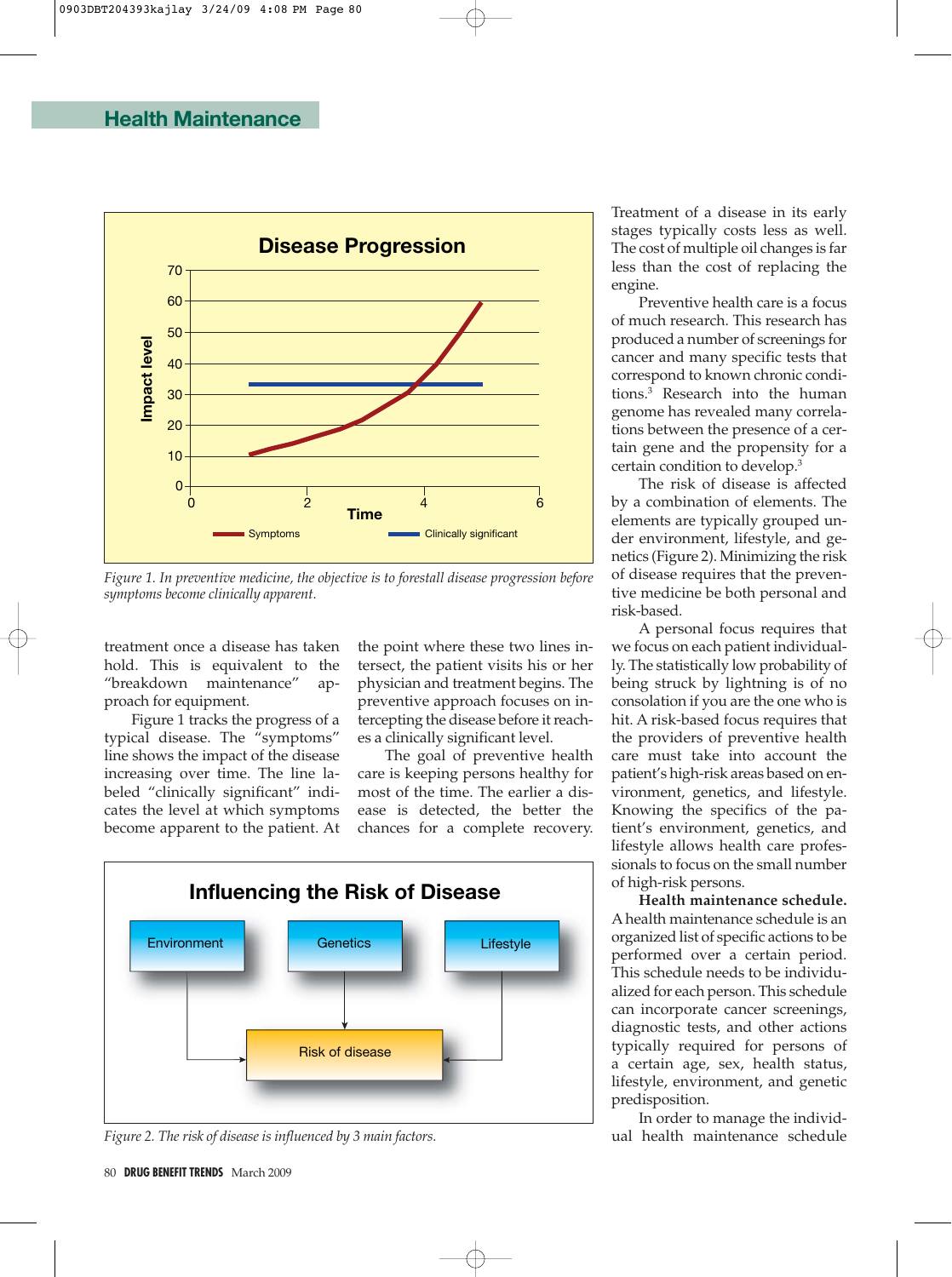properly, each person should have a personal health record regardless of whether he is sick or healthy. This record details all preventive medicine procedures of all physicians and also tracks the patient's adherence to the maintenance schedule. The maintenance schedule needs to be updated to reflect any new conditions or changes, such as a new diagnosis of hypertension or new knowledge in preventive medicine.

A sample maintenance schedule is shown in the Table. All activities are scheduled. Test A is performed every first and third period while test B is performed every period. Test C is performed every first and fourth period and test D is performed every first and third period.

A healthy person who follows a maintenance schedule that is individualized and reflects the latest in preventive medicine will have the best opportunity to maintain good health. With the focus of preventive medicine on detecting problems before they reach the clinical stage, for each problem, changes in lifestyle (healthful diet, increased level of physical activity, etc) and targeted use of nutritional supplements and/or medications may keep the disease from developing further. In addition, when the physician is aware of the presence of an incipient chronic condition (such as diabetes), he can adjust the health maintenance schedule to take into account the new situation.

Maintenance programs can also help employers improve the health of their employees. Employers, especially those who are self-insured, are well positioned to offer these programs with appropriate incentives and to benefit from the improved health of their employees.

**Treatment plan and adherence.** The treatment plan lists a series of visits, medications, or other actions that are prescribed as the optimal approach to treating the patient's disease. Treatment plan adherence consists of content adherence and schedule adherence. Content adherence encompasses monitoring medication use, follow-up visits, and any other prescribed activity defined in the treatment plan. Schedule adherence refers to whether appointments are kept.

Treatment plans are similar in structure to the health maintenance schedule, although not preventive. Even surgery will have a treatment plan: the wound needs to be inspected after a certain amount of time following surgery, pain medication is typically needed for several days, etc.

Adherence to the treatment plan is important in terms of understanding and timing. For example, when the physician prescribes an antibiotic for a certain number of days, all of the medication needs to be taken even though the patient may feel better after the first dose. Stopping medication early diminishes the effectiveness of the treatment. It is surprising—and concerning—that less than 20% of prescribed medication is taken as prescribed.<sup>4</sup> The consequences of low adherence levels are ineffective treatment and increased  $costs.<sup>5,6</sup>$ 

Figure 3 shows the treatment plan with a time line and with various actions performed at defined intervals. Each action represents a visit

to a physician's office, taking a pill, or obtaining a diagnostic test. Frequent monitoring of and interaction with the patient on the treatment plan improve outcomes while the providers' revenues are also increased because visits are not missed, prescriptions are refilled on schedule, and proper follow-up is maintained. Pharmacists who implement a consistent plan of adherence monitoring can not only improve overall health of the population but also benefit by ensuring that refills are filled and that patients are reminded to adhere to the treatment.

The actions within the treatment plan may include monitoring of lifestyle changes. For example, the action may include increased physical activity or adherence to specific dietary recommendations. Patients may be able to record their activities using an Internet portal. Monitoring of a large number of patients is best accomplished with the use of technology. The technology can improve quality and minimize costs associated with follow-up. Automated systems can be used to issue reminders and measure adherence levels.

Monitoring treatment adherence requires motivation and metrics. Money is an effective motivator. Employers who self-insure may want to consider establishing rate differentials that reflect treatment adherence levels. Providers may use prepayments as a means of ensuring patient

| <b>Table. Maintenance Schedule</b> |          |                     |          |          |
|------------------------------------|----------|---------------------|----------|----------|
| <b>Action</b>                      | Period 1 | Period <sub>2</sub> | Period 3 | Period 4 |
| <b>Test A</b>                      |          |                     |          |          |
| Test B                             |          |                     |          |          |
| Test C                             |          |                     |          |          |
| Test D                             |          |                     |          |          |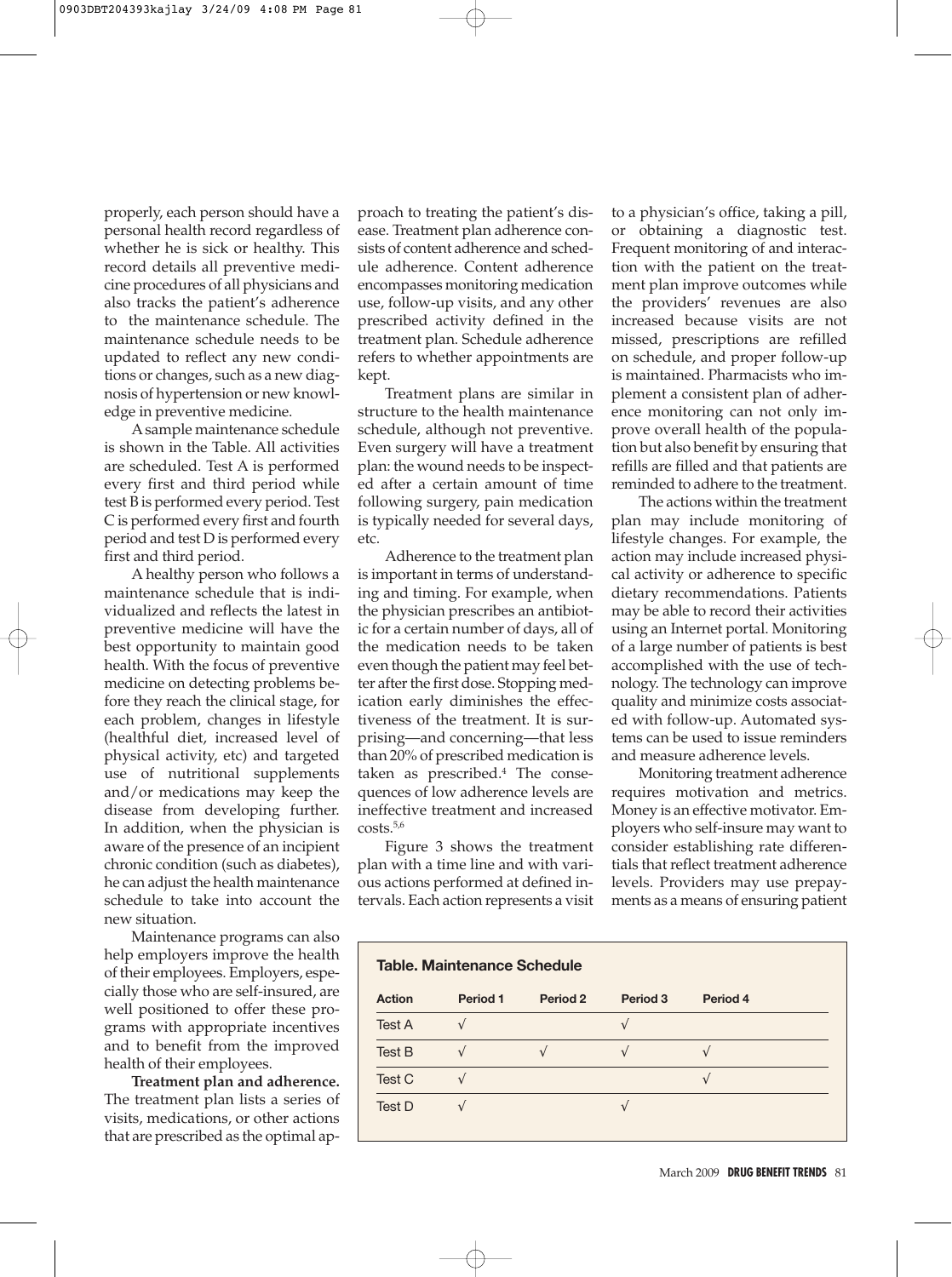

*Figure 3. Frequent monitoring helps ensure patient adherence to the treatment plan.*

follow-through. A consistent system of reminders and an easy identification of adherence problems provide an infrastructure for efficient monitoring.

Close monitoring and reminders may raise valid questions about "big brother" overseeing our lives. These are important questions with an easy answer: if employers are paying for the lion's share of employees' health care costs, they have the right to know whether treatment plans are being followed properly. The follow-up is an issue of quality control and not of interfering with one's freedom.

**Opportunity for primary care providers.** PCPs are at a disadvantage in the current health care system. Health insurers are much more willing to pay for a procedure than for the equally demanding time spent by a PCP in management or prevention of disease. They will pay more to the surgeon removing the leg of a person with diabetes than to the internist keeping the diabetes under control and avoiding serious complications. Preventive primary medicine not only saves money but allows the patient to keep his leg.

PCPs can benefit from focusing their practice on preventive medicine. Implementing a comprehensive preventive medicine program that includes not only patients but also their families and other currently healthy people will increase the number of visits to the practice. It will also strengthen the reputation of the practice by having more patients take an active role in promoting wellness.

Preventive maintenance visits can be made quite standard and require only minimum involvement of the PCP. Most of the activities can be streamlined to ensure efficient delivery. Patient experience is improved and practice profitability is increased. Preventive health care, implemented in an efficient manner with maximum use of technology may bring substantial economic benefits. Any concern that this will increase the cost of medicine can be allayed by comparing the costs of fully developed disease with the costs of prevention. Rather than spending larger somewhat unpredictable amounts on specialty care, health

plans will spend smaller and more predictable amounts on primary care.

The primary practice that actively pursues preventive health care will improve patient health. By engaging patients to take more responsibility in taking care of their health, primary care should be in the forefront of medicine that focuses on maintaining health rather than on treating disease.

### **Summary**

Health care delivery can benefit from implementing methodologies used in the maintenance of equipment. Too much is spent on "breakdown" maintenance rather than on "preventive" maintenance. While the benefits of prevention are clear and mostly well accepted, the implementation of rational prevention-oriented health care will require a substantial change in behavior of both health care providers and patients.

A health maintenance approach focuses on maintaining health rather than treating disease. Apparently healthy individuals may have a disease that has not progressed enough